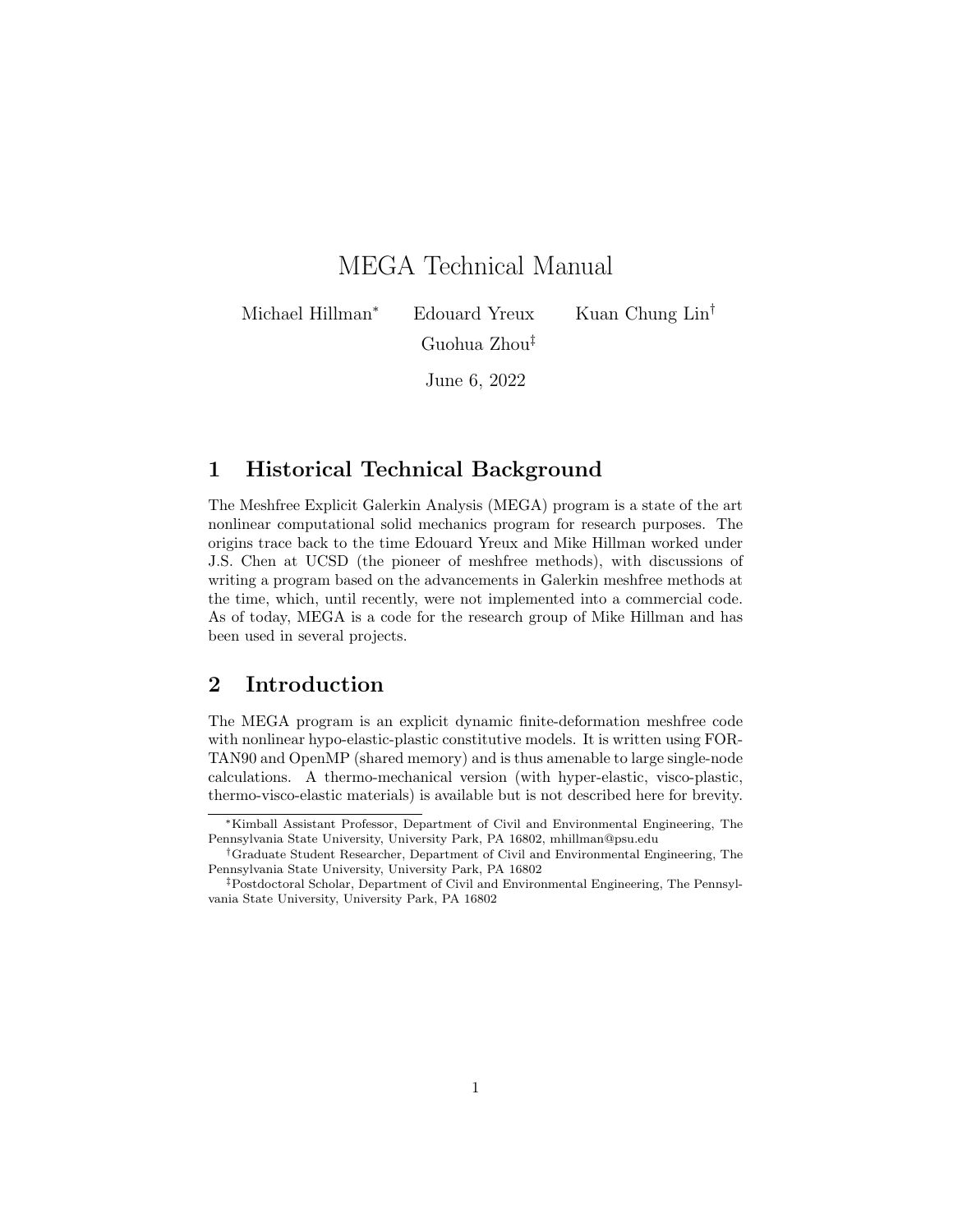### 3 Background

#### 3.1 Governing Equations for small deformations

First, small deformations are employed here to introduce some basic concepts. The boundary value problem for infinitesimal deformations is given below

$$
\nabla \cdot \boldsymbol{\sigma} + \boldsymbol{b} = \mathbf{0} \quad \text{in } \Omega \tag{1a}
$$

$$
\boldsymbol{\sigma} \cdot \boldsymbol{n} = \boldsymbol{h} \quad \text{on } \partial \Omega_h \tag{1b}
$$

$$
\mathbf{u} = \mathbf{g} \quad \text{on } \partial \Omega_g. \tag{1c}
$$

Here u is the displacement field,  $\sigma = \mathbb{C} : \nabla^s u$  is the Cauchy stress tensor, where  $\mathbb C$  is the elasticity tensor and  $\nabla^s u = 1/2(\nabla \otimes u + u \otimes \nabla)$  is the strain tensor.

#### 3.2 Weak form for small deformations

The weak form of the BVP seeks  $u \in U_g$ ,  $U_g = {u | u \in H^1(\Omega), u = g \text{ on } \partial \Omega_g}$ such that for all  $v \in V_0$ ,  $V_0 = \{v | v \in H^1(\Omega), v = 0 \text{ on } \partial \Omega_g\}$  the following equation holds:

$$
a(\boldsymbol{v},\boldsymbol{u})_{\Omega} = (\boldsymbol{v},\boldsymbol{b})_{\Omega} + (\boldsymbol{v},\boldsymbol{h})_{\partial\Omega_h}
$$
 (2)

where

$$
a(\boldsymbol{v}, \boldsymbol{u})_{\Omega} = \int_{\Omega} \nabla^s \boldsymbol{v} : \mathbb{C} : \nabla^s \boldsymbol{u} \, d\Omega \tag{3a}
$$

$$
(\boldsymbol{v}, \boldsymbol{b})_{\Omega} = \int_{\Omega} \boldsymbol{v} \cdot \boldsymbol{b} \, d\Omega \tag{3b}
$$

$$
(\boldsymbol{v}, \boldsymbol{h})_{\partial \Omega_h} = \int_{\partial \Omega_h} \boldsymbol{v} \cdot \boldsymbol{h} \, d\Gamma \tag{3c}
$$

The Galerkin approximation seeks  $u \in U^h$  such that for all  $v \in V^h$ 

$$
a(\boldsymbol{v}^h, \boldsymbol{u}^h)_{\Omega} = (\boldsymbol{v}^h, \boldsymbol{b})_{\Omega} + (\boldsymbol{v}^h, \boldsymbol{h})_{\partial \Omega_h}
$$
(4)

where  $U^h \in U_g$  and  $V^h \in V_0$ .

#### 3.3 Reproducing Kernel Approximation

Let a domain  $\bar{\Omega} = \Omega \cup \partial \Omega$  be discretized by a set of  $Np$  nodes  $\mathcal{N} = \{x_1, \cdots, x_{N_P} | x_I \in$  $\bar{\Omega}$ } with corresponding node numbers  $\mathcal{Z} = \{I | x_I \in \mathcal{Z}\}\$ . The  $n^{\hat{th}}$  order reproducing kernel (RK) approximation  $u^h(x)$  of a function  $u(x)$  is [5, 12]:

$$
u^{h}(\boldsymbol{x}) = \sum_{I \in \mathcal{Z}} \Psi_{I}(\boldsymbol{x}) u_{I} \tag{5}
$$

where  ${\Psi_I(x)}_{I\in\mathcal{Z}}$  is the set of RK shape functions, and  ${u_I}_{I\in\mathcal{Z}}$  are the associated coefficients. In the solution of PDEs, the coefficients are those of the test and trial functions.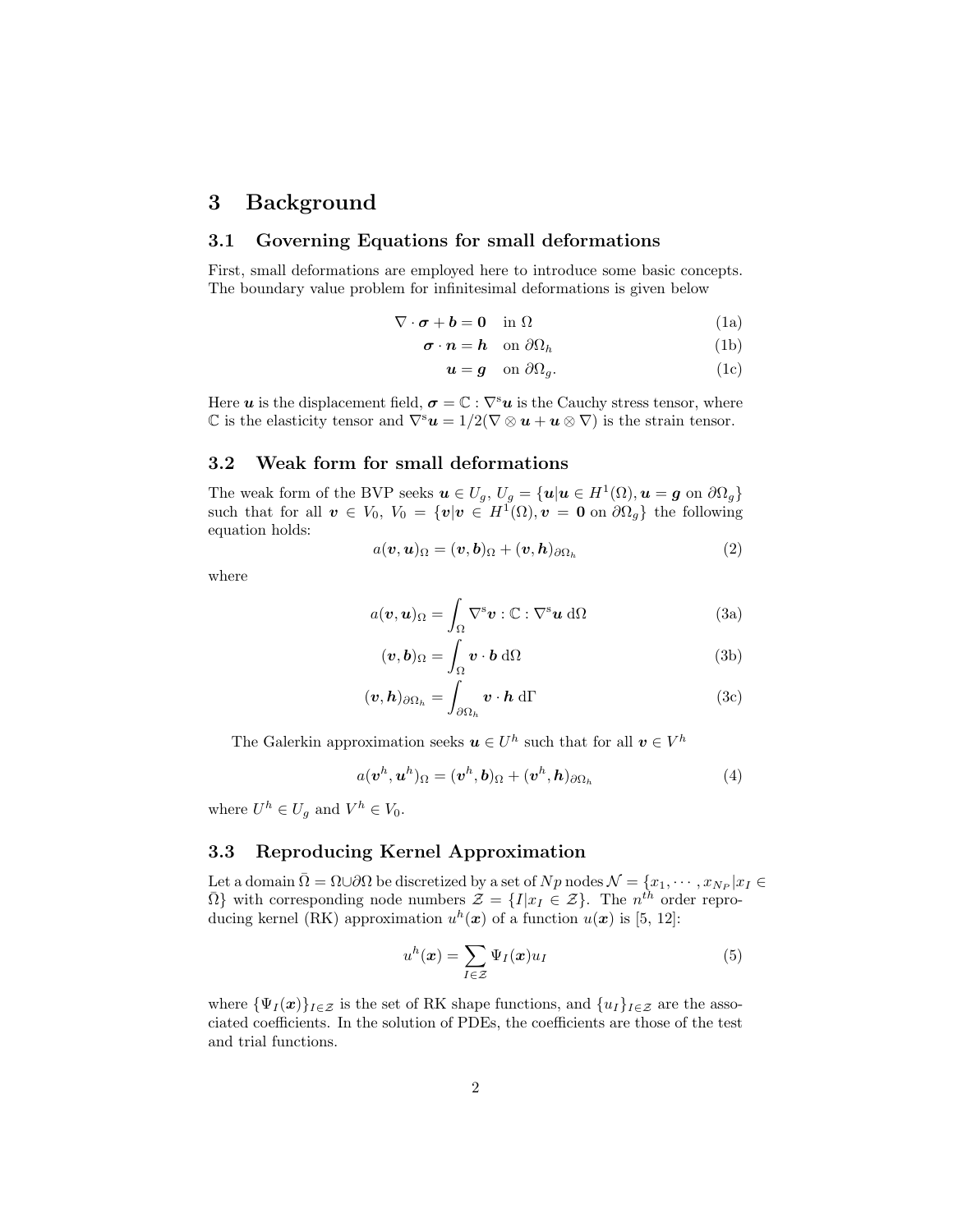The shape functions are constructed by the product of a kernel function  $\Phi_a(\mathbf{x} - \mathbf{x}_I)$  and a correction function  $C(\mathbf{x}; \mathbf{x} - \mathbf{x}_I)$ :

$$
\Psi_I(\boldsymbol{x}) = \Phi_a(\boldsymbol{x} - \boldsymbol{x}_I) C(\boldsymbol{x}; \boldsymbol{x} - \boldsymbol{x}_I). \tag{6}
$$

The correction function is composed of bases and associated coefficients, which allows the exact reproduction of the bases contained within. The function can be written as a column vector  $H(x - x_I)$  consisting of complete  $n^{th}$  order monomials and a column vector of coefficients  $\mathbf{b}(\mathbf{x})$ :

$$
C(\mathbf{x}; \mathbf{x} - \mathbf{x}_I) = \mathbf{H}(\mathbf{x} - \mathbf{x}_I)^T \mathbf{b}(\mathbf{x}). \tag{7}
$$

The coefficients  $b(x)$  are obtained by enforcing the following monomial reproducing conditions:

$$
\sum_{I \in \mathcal{Z}} \Psi_I(\boldsymbol{x}) \boldsymbol{H}(\boldsymbol{x} - \boldsymbol{x}_I) = \boldsymbol{H}(\boldsymbol{0}). \tag{8}
$$

Employing  $(14)-(16)$ , the RK shape functions are constructed as:

$$
\Psi_I(\boldsymbol{x}) = \boldsymbol{H}(\boldsymbol{0})\boldsymbol{M}(\boldsymbol{x})^{-1}\boldsymbol{H}(\boldsymbol{x}-\boldsymbol{x}_I)\Phi_a(\boldsymbol{x}-\boldsymbol{x}_I) \tag{9}
$$

where

$$
\boldsymbol{M}(\boldsymbol{x}) = \sum_{I \in \mathcal{Z}} \boldsymbol{H}(\boldsymbol{x} - \boldsymbol{x}_I) \boldsymbol{H}(\boldsymbol{x} - \boldsymbol{x}_I)^T \Phi_a(\boldsymbol{x} - \boldsymbol{x}_I)
$$
(10)

and is called the moment matrix. The MLS approximation can be viewed as a subset of the RK approximation, as the construction of  $u^h(x)$  by (18) with monomial bases co-insides with the construction of the MLS approximation.

# 4 Large Deformation Formulation

Galerkin meshfree methods offer a path forward to compute solutions to extremely large deformation problems where the traditional finite element approach is generally ineffective [3]. A meshfree discretization is simply a pointcloud of nodes and surface information, and constructs shape functions directly in Cartesian coordinates. Thus, a meshfree approach and does not rely on a mesh to construct approximation functions. Correspondingly, these methods offer great advantages in extremely large deformation problems where Lagrangian finite elements become distorted or entangled. This is made possibly by the fact that node connectivity and shape functions can be continually reconstructed, rather than being dictated by a Lagrangian element topology. The Meshfree Explicit Galerkin Analysis (MEGA) code is an explicit, large-strain nonlinear dynamic code based on the Reproducing Kernel Particle Method (RKPM) [5, 12]. The reproducing kernel approximation is employed for test and trial functions resulting in a Bubnov-Galerkin formulation discretization in space under the Updated Lagrangian formulation [1]. In order to handle extreme deformations where the mapping between undeformed configuration and current configuration is no longer one-to-one (for instance when free surface formation occurs,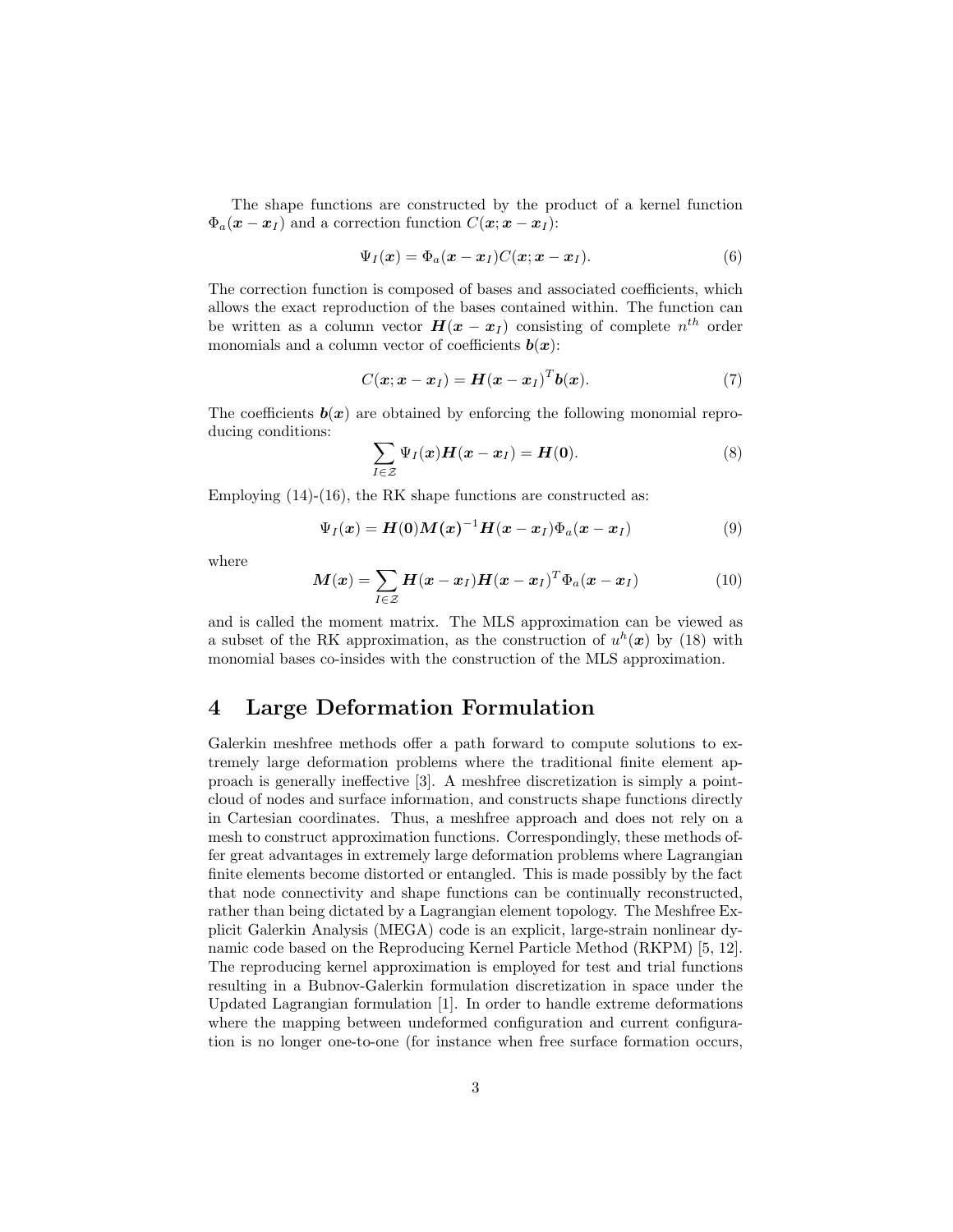as in simulation of extreme events), a semi-Lagrangian RKPM discretization [8] is employed which constructs the meshfree approximations in the current configuration, all calculations are performed in the current configuration.

Nodal integration is employed for (spatial) domain integration; meaning that the meshfree particles (or nodes) are used as the integration points themselves. Thus, the meshfree particles serve as Lagrangian material points, allowing natural treatment of path-dependent material models. A stain-smoothing method called Stabilized Non-conforming Nodal Integration (SNNI) [8] is adopted in MEGA in order to remedy the instability inherent in nodal integration, and to provide improved solution accuracy over direct nodal integration. Naturally Stabilized Nodal Integration [9] is further introduced under the stain-smoothing framework, which provides additional coercivity in nodal integration.

With the spatial discretization in hand, time-space calculations are performed using the Newmark-Beta time integration scheme [10] with the central difference method. To make the algorithm fully explicit, a lumped mass matrix is utilized, along with mass-proportional damping, resulting in row equations.

### 5 Spatial Discretization

#### 5.1 Updated Lagrangian Scheme

Let  $\Omega_X$  denote the the initial configuration of the body with material coordinates X and boundary  $\partial \Omega_{\mathbf{X}}$ , and let  $\Omega_{x}$  denote the the current configuration of the body with current coordinates x and boundary  $\partial\Omega_x$  at time t. The updated Lagrangian equation of motion can be derived using the principle of virtual power in the current configuration [1, 2]:

$$
\int_{\Omega_{\boldsymbol{x}}} \boldsymbol{\nabla}_{\boldsymbol{x}} \delta \boldsymbol{v} : \sigma d\boldsymbol{x} - \int_{\Omega_{\boldsymbol{x}}} \delta \boldsymbol{v} \cdot \boldsymbol{b} \rho d\boldsymbol{x} - \int_{\partial \Omega_{\boldsymbol{x}}^h} \delta \boldsymbol{v} \cdot \boldsymbol{h} d\boldsymbol{x} + \int_{\Omega_{\boldsymbol{x}}} \delta \boldsymbol{v} \cdot \dot{\boldsymbol{v}} \rho d\boldsymbol{x} = 0. \quad (11)
$$

where  $\delta$  is the variational operator,  $\nabla_x$  is the left gradient with respect to the current coordinates x, v is the material velocity,  $\sigma$  is the Cauchy stress, b is the prescribed body force in the current configuration,  $\rho$  is the density in the current configuration,  $\hat{v}$  denotes differentiation with respect to time, and  $\hat{h}$  is the prescribed traction on boundary of the body in the current configuration  $\partial \Omega_{\bm{x}}^h.$ 

#### 5.2 Semi-Lagrangian Reproducing Kernel Approximation

Let the domain  $\bar{\Omega}_x = \Omega_x \cup \partial \Omega_x$  be discretized by a set of  $Np$  nodes  $\mathcal{N} =$  $\{\boldsymbol{x}_1,\cdots,\boldsymbol{x}_{N_P}|\boldsymbol{x}_I\in\bar{\Omega}_{\boldsymbol{x}}\}\,$  with corresponding node numbers  $\mathcal{Z}=\{I|\boldsymbol{x}_I\in\mathcal{N}\}\,$ . In the semi-Lagrangian scheme [8], the nodal locations in the current configuration follow the motion of the body, i.e.,  $x_I = x(X_I, t)$  where  $X_I$  are nodal locations in the undeformed configuration, but shape functions are constructed with respect to distance measures in the current configuration.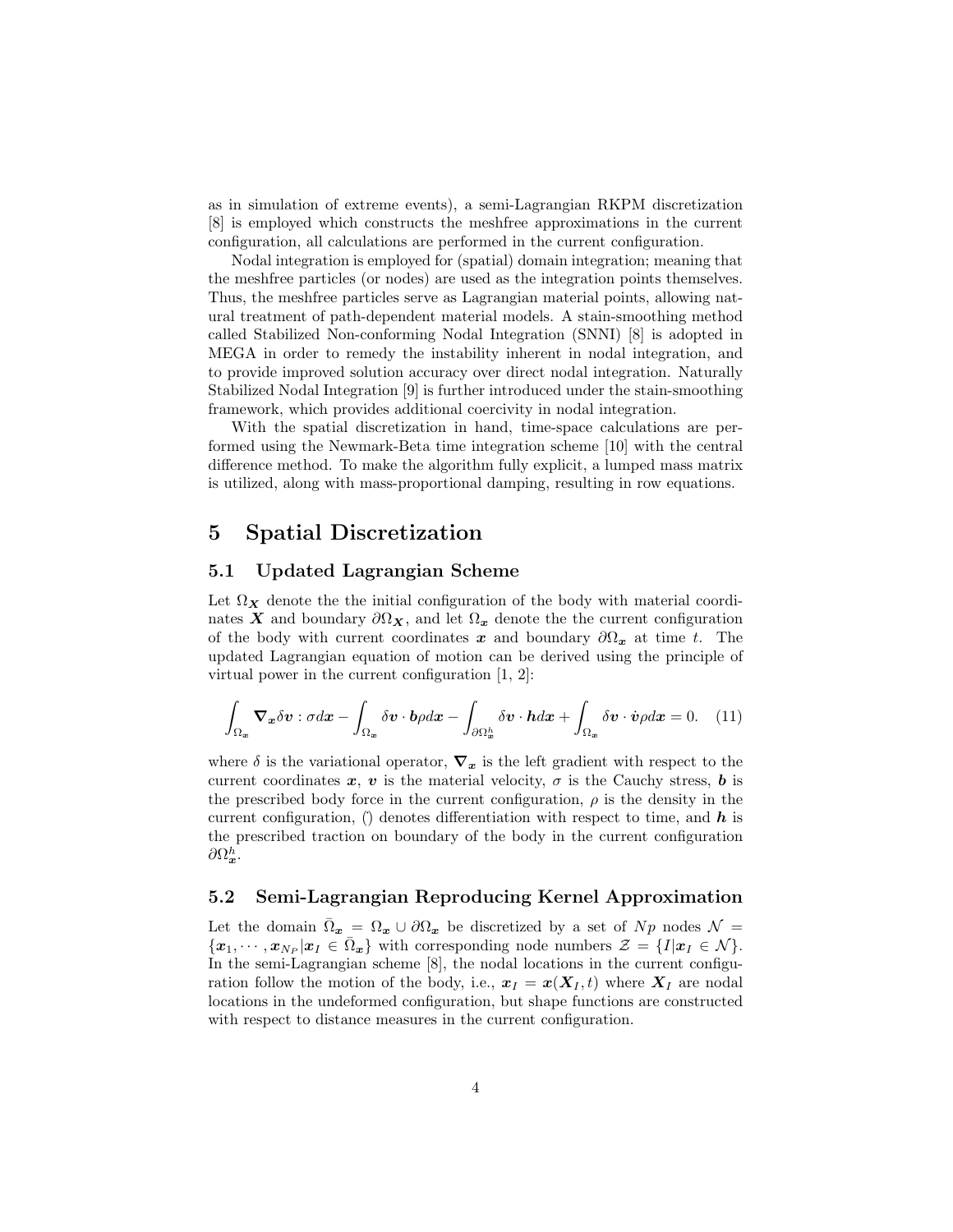In conjunction with the Updated Lagrangian Scheme, this avoids any mapping between the current and undeformed configuration, which is invalid in the presence of extremely large deformations. A typical example is when free surface formulation or closure occurs and the mapping is no longer one-to-one.

Thus the employment of these two formulations enables MEGA to simulate problems such as natural and man-made disasters.

The  $n^{th}$  order semi-Lagrangian reproducing kernel (RK) approximation of the displacement field  $d(\boldsymbol{x}, t)$  is constructed as [8]:

$$
\boldsymbol{d}^h(\boldsymbol{x},t) = \sum_{I \in \mathcal{Z}} \Psi_I(\boldsymbol{x}) \boldsymbol{d}_I(t) \tag{12}
$$

where  ${\Psi_I(\bm{x})}_{I \in \mathcal{Z}}$  is the set of RK shape functions, and  ${\{d_I(t)\}_{I \in \mathcal{Z}}}$  are the associated coefficients. It is important to note, that in general the RK shape function lacks the Kronecker delta property  $(\Psi_I(\boldsymbol{x}_J) \neq \delta_{IJ})$ , and thus the coefficients are not the actual values of displacements at the nodes, and are termed generalized displacements. This also results in difficulty in imposing boundary conditions. In MEGA, the boundary singular kernel technique [6] is adopted where nodal coefficients on the boundary take on the value of their associated field variables, and essential boundary conditions are enforced directly at the nodes.

The shape functions are constructed by the product of a kernel function  $\Phi_a(\mathbf{x}-\mathbf{x}_I)$  and a correction function  $C(\mathbf{x}; \mathbf{x}-\mathbf{x}_I)$ :

$$
\Psi_I(\boldsymbol{x}) = \Phi_a(\boldsymbol{x} - \boldsymbol{x}_I) C(\boldsymbol{x}; \boldsymbol{x} - \boldsymbol{x}_I)
$$
\n(13)

where

$$
C(\boldsymbol{x}; \boldsymbol{x} - \boldsymbol{x}_I) = \boldsymbol{H}(\boldsymbol{x} - \boldsymbol{x}_I)^T \boldsymbol{b}(\boldsymbol{x}). \tag{14}
$$

In the above,  $\boldsymbol{H}(\boldsymbol{x} - \boldsymbol{x}_I)$  is a column vector consisting of complete  $n^{th}$  order monomials, and  $\mathbf{b}(x)$  is a column vector of coefficients. For example, for  $d = 2$ and  $n = 2$ :

$$
H(x - x_I) = [1, x, y, x^2, xy, y^2]^T.
$$
 (15)

The kernel function  $\Phi_a(x-x_I)$  defines the locality of the approximation, and also the smoothness. For instance, a  $C^2$  cubic B-spline kernel gives  $C^2$  continuity of the approximation. In MEGA, a variety of kernel function are available with different levels of smoothness. The coefficients  $b(x)$  enforce the monomial reproducing conditions:

$$
\sum_{I \in \mathcal{Z}} \Psi_I(\boldsymbol{x}) \boldsymbol{H}(\boldsymbol{x}_I) = \boldsymbol{H}(\boldsymbol{x}). \tag{16}
$$

or equivalently,

$$
\sum_{I \in \mathcal{Z}} \Psi_I(\boldsymbol{x}) \boldsymbol{H}(\boldsymbol{x} - \boldsymbol{x}_I) = \boldsymbol{H}(\boldsymbol{0}). \tag{17}
$$

With the coefficients obtained from (16), the RK shape functions are constructed as:

$$
\Psi_I(\boldsymbol{x}) = \boldsymbol{H}(\boldsymbol{0})\boldsymbol{M}(\boldsymbol{x})^{-1}\boldsymbol{H}(\boldsymbol{x}-\boldsymbol{x}_I)\Phi_a(\boldsymbol{x}-\boldsymbol{x}_I). \tag{18}
$$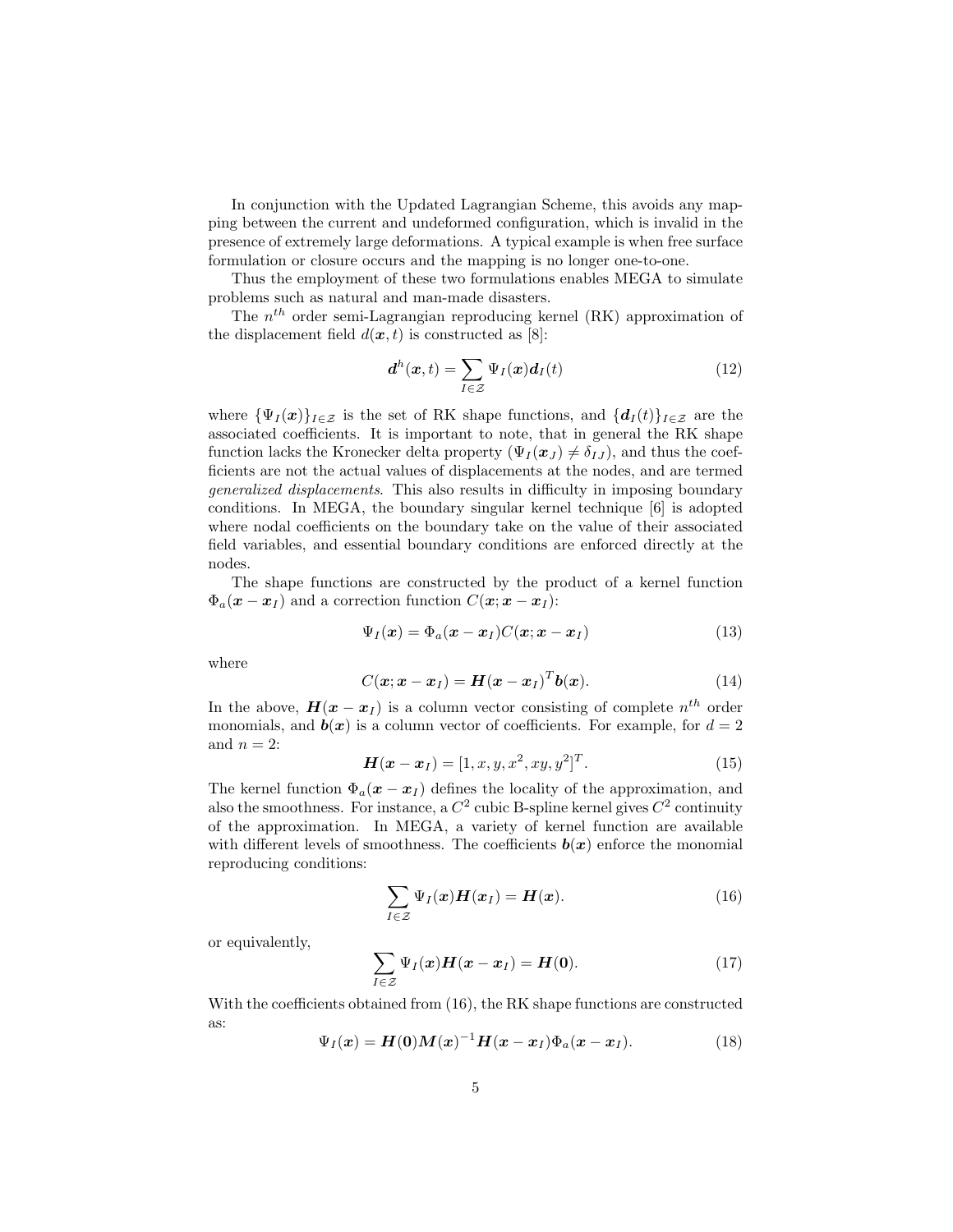where

$$
\boldsymbol{M}(\boldsymbol{x}) = \sum_{I \in \mathcal{Z}} \boldsymbol{H}(\boldsymbol{x} - \boldsymbol{x}_I) \boldsymbol{H}(\boldsymbol{x} - \boldsymbol{x}_I)^T \Phi_a(\boldsymbol{x} - \boldsymbol{x}_I). \tag{19}
$$

In  $(19)$ , the moment matrix needs to be invertable in order to be able to construct the RK shape functions (18). This requires a minimum number of nodes (with non coplanar locations) covering a given point  $x$ , which can be difficult to achieve in simulation of extremely large deformations, particularly in fragmentimpact problems. To remedy this situation, MEGA employs the quasi-linear RK approximation [13], which guarantees that the moment matrix is never singular. In this approach, when insufficient neighbor coverage is encountered, the order of the approximation reduces.

#### 5.3 Discretization

For discretization of (11), the displacements are approximated by (12), and velocities  $v$  and accelerations  $a$  are obtained straightforwardly from (12):

$$
\boldsymbol{v}^h(\boldsymbol{x},t) = \sum_{I \in \mathcal{Z}} \Psi_I(\boldsymbol{x}) \boldsymbol{d}_I(t) \tag{20a}
$$

$$
\boldsymbol{a}^{h}(\boldsymbol{x},t) = \sum_{I \in \mathcal{Z}} \Psi_{I}(\boldsymbol{x}) \ddot{d}_{I}(t)
$$
 (20b)

After substituting (12) and (20) into (11), and employing the arbitrary nature of the virtual coefficients, we have the following semi-discrete matrix form:

$$
Ma = f^{ext} - f^{int} \tag{21}
$$

where **a** is the column vector of generalized accelerations  $\{\ddot{d}_I\}_{I \in \mathcal{Z}}$ , M,  $f^{ext}$ , and  $f^{int}$  are the mass matrix, external force, and internal force, respectively:

$$
M_{IJ} = I_3 \int_{\Omega_{\boldsymbol{x}}} \Psi_I(\boldsymbol{x}) \Psi_J(\boldsymbol{x}) \rho d\boldsymbol{x}
$$
 (22a)

$$
\mathbf{f}_{I}^{ext} = \int_{\Omega_{\boldsymbol{x}}} \Psi_{I}(\boldsymbol{x}) \boldsymbol{b}(\boldsymbol{x}) \rho d\boldsymbol{x} + \int_{\partial \Omega_{\boldsymbol{x}}^{h}} \Psi_{I}(\boldsymbol{x}) \boldsymbol{t}(\boldsymbol{x}) d\boldsymbol{x}
$$
(22b)

$$
\boldsymbol{f}_I^{int} = \int_{\Omega_{\boldsymbol{x}}} \boldsymbol{B}_I^T(\boldsymbol{x}) \boldsymbol{\Sigma}(\boldsymbol{x}) d\boldsymbol{x}
$$
\n(22c)

where  $I_3$  is a  $3 \times 3$  identity matrix,  $b(x)$  and  $t(x)$  are the vector forms of the body force and prescribed tractions, respectively,  $B<sup>T</sup>(x)$  is the strain-gradient matrix, and  $\Sigma(x)$  is the matrix form of the Cauchy stress.

## 6 Numerical Quadrature in MEGA

RKPM shape functions are rational, and can form complicated overlapping support structures that are difficult to integrate accurately. Because of this, the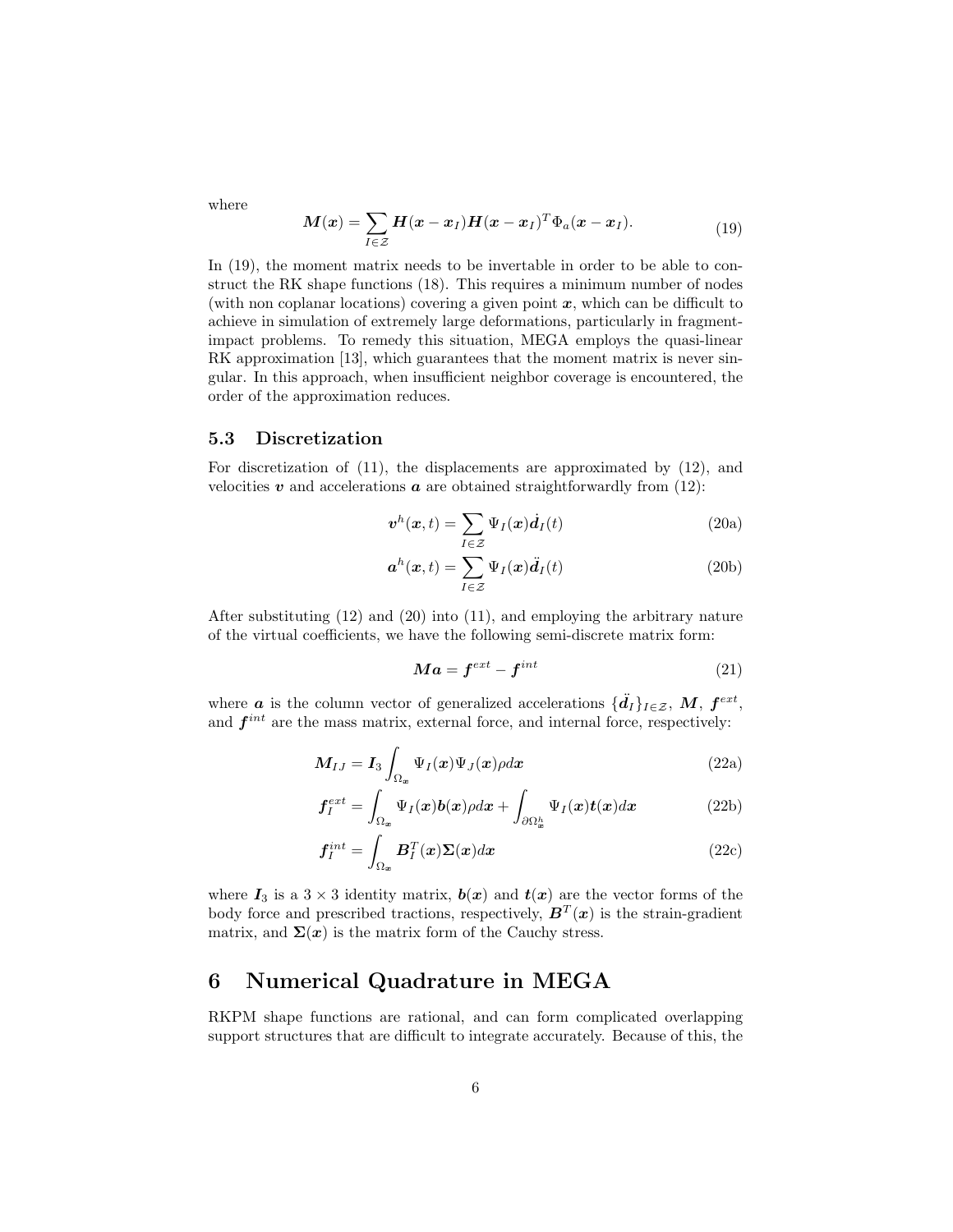rate of convergence of the solution can be heavily influenced by the choice of domain integration.

High-order Gaussian quadrature can yield convergent results, yet is computationally prohibitive. On the other hand, nodal integration is highly efficient and keeps the desirable characteristics of meshfree methods on the discrete level with quadrature, but can yield non-convergent results and solution instability [7]. The former is due to under-integration, while the latter is caused by severely underestimating the energy for saw-tooth modes by using nodes as sampling points. Advanced nodal integration methods that address these issues are implemented in MEGA.

#### 6.1 Stabilized Nodal Integration

A stabilized Conforming Nodal Integration (SCNI) [7] has been introduced in to remedy rank instability in direct nodal integration, and also provide optimal convergence for linearly complete shape functions. In this method, gradients are smoothed over conforming nodal representative domains which partition the domain, so that they are not evaluated directly at the nodes thus avoiding rank instability. Nodal integration is then performed with the smoothed nodal gradients in hand.

The smoothing is also performed in such a way that the first order variational consistency condition (for Galerkin linear exactness) is satisfied. This is the requirement to satisfy the following divergence equality with the set of test functions and the chosen numerical integration [7]:

$$
\int_{\Omega_{\boldsymbol{x}}} \boldsymbol{\nabla}_{\boldsymbol{x}} \Psi_I(\boldsymbol{x}) \, d\Omega = \int_{\partial \Omega_{\boldsymbol{x}}} \Psi_I(\boldsymbol{x}) \boldsymbol{n}(\boldsymbol{x}) \, d\Gamma \quad \forall I
$$
\n(23)

where "<sup> $\degree$ </sup>" denotes numerical integration, and  $\Psi_I(x)$  is a shape function with first order completeness used in the Galerkin equation.

SCNI considers gradient smoothing with divergence in each nodal representative domain by

$$
\tilde{\nabla}_{\boldsymbol{x}} \Psi_I(\boldsymbol{x}_L) = \frac{1}{|\Omega_L|} \int_{\Omega_L} \boldsymbol{\nabla}_{\boldsymbol{x}} \Psi_I(\boldsymbol{x}) \, d\Omega = \frac{1}{|\Omega_L|} \int_{\partial \Omega_L} \Psi_I(\boldsymbol{x}) \boldsymbol{n}(\boldsymbol{x}) \, d\Gamma. \tag{24}
$$

Here  $|\Omega_L| = \int_{\Omega_L} d\Omega$  and  $\Omega_L$  is the representative domain of node L. The conforming nodal domains can be generated by, for example, Voronoi diagrams. When the gradient approximation (24) is employed in the Galerkin equation in conjuction with first-order complete approximations, the integration constraint (23) is satisfied, and exactness in linear problems (passing the linear patch test) is attained, along with optimal convergence rates associated with linear completeness.

The formation of conforming strain smoothing domains in SCNI can be cumbersome in problems subjected to topological change in geometry, and stabilized non-conforming nodal integration (SNNI) [8] has been introduced as a simplification of SCNI. Gradient smoothing schemes by non-conforming cells constructed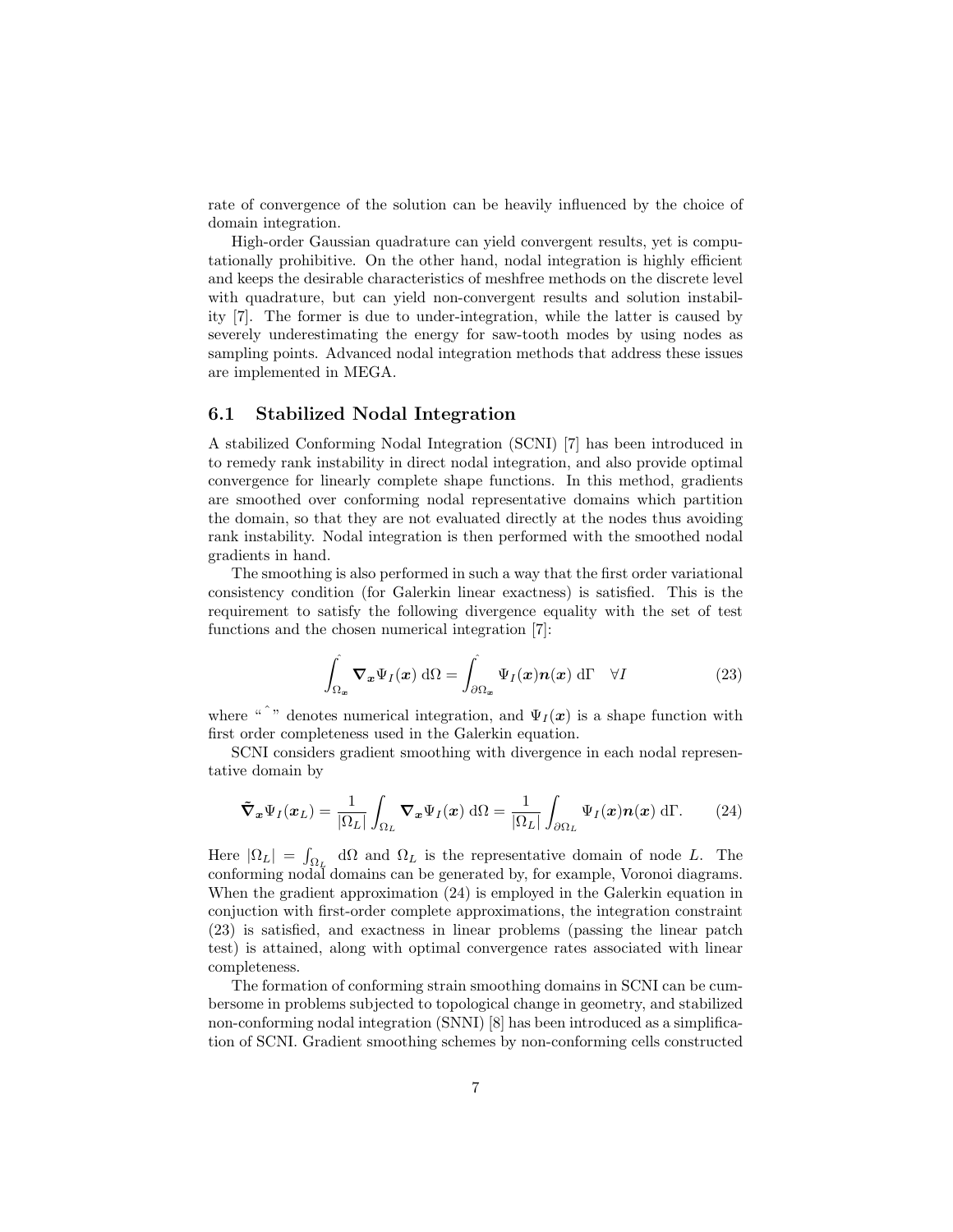by considering box domains surrounding the node can be constructed, and corrected [4]. In MEGA, the smoothing cells are constructed to be conforming in the initial configuration.

To satisfy linear completeness, it is sufficient to take single point integration on each boundary face in the smoothed methods (24) so that the smoothed gradients meet the gradient partition of nullity and the first order gradient reproducing condition, if the approximation is first order complete [4]. Thus in MEGA, since linear basis is most often employed, single-point integration is chosen which can maintain linear completeness in the gradient approximation.

The energy of sawtooth modes may still be under-sampled in smoothed nodal integration methods when the surface area to volume ratio of the domain is relatively small, or when the discretization is sufficiently fine. To this end, a Naturally Stabilized Nodal Integration (NSNI) [9] is implemented into MEGA under the strain-smoothing framework, which provides additional coercivitey in nodal integration and precludes these sawtooth modes.

### 7 Constitutive modeling

The MEGA code has small deformation elasticity, and finite-strain plasticity models. The elastic model is only valid for small deformations and has not yet been generalized to large strains and rotations, e.g., viz the Neo-Hookean model. Plasticity models in MEGA include J2 (Von-Mises) plasticity with isotropic hardening and isotropic damage (e.g., for metals), and Drucker-Prager plasticity with tension cut-off and isotropic damage (e.g., for geomaterials).

#### 7.1 Objective Stress update

MEGA employs the Jaumann rate of the Cauchy stress  $\sigma$  to maintain objectivity in constitutive modeling (c.f. [2] for a summary):

$$
\dot{\sigma} = C^J : D
$$
  
\n
$$
\dot{\sigma} = \dot{\sigma} - \Omega \cdot \sigma - \sigma \cdot \Omega^T
$$
\n(25)

where  $\Omega$  is the spin tensor,  $C^{J}$  is the material response tensor in relation to the Jaumann rate, and  $D$  is the rate of deformation tensor. For the time step from  $t^n$  to  $t^{n+1}$ , Hughes and Winget [11] showed that the above can be integrated in time in an incrementally objective way (preserving further objectivity in a discrete sense) by first defining an incremental deformation gradient G with respect to to the configuration  $x^{n+1/2} = 1/2 (x^n + x^{n+1})$ :

$$
G_{ij} = \frac{\partial \Delta d_i}{\partial x_j^{n+1/2}}\tag{26}
$$

where  $\Delta d = d^{n+1} - d^n$  is the increment of displacement. The gradient (26) is computed using the smoothed shape functions in Section 6.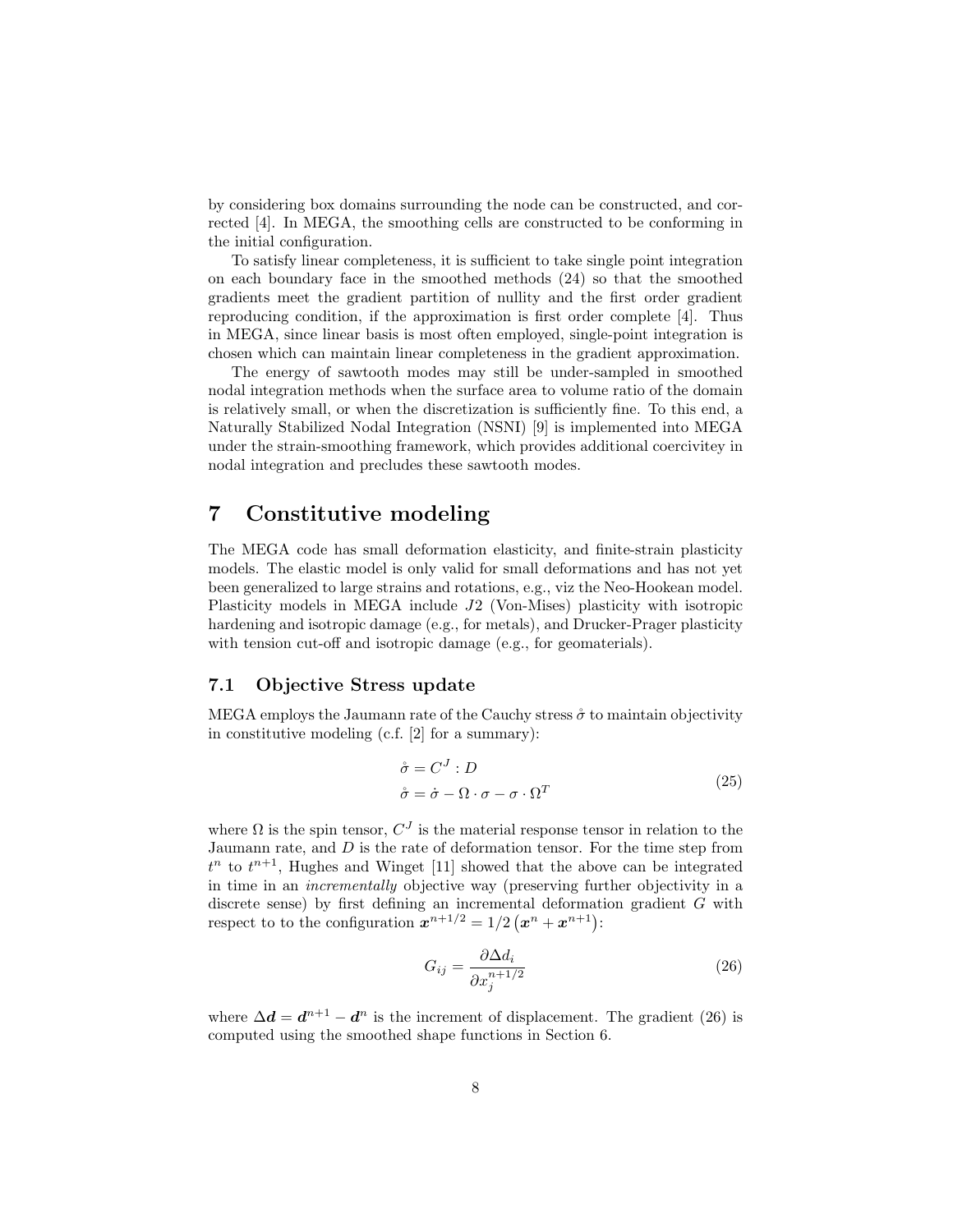The symmetric part of the gradient  $G$  is then employed for the strain measure in calculating the elastic trial stress in plasticity. With the trial stress  $\sigma_{trial}^{n+1}$  in hand, the true Cauchy stress  $\sigma^{n+1}$  at time  $n+1$  is obtained via iteration on the plasticity equations, and the internal force  $f_{int}^{n+1}$  is then formed with nodal integration:

$$
\boldsymbol{f}_{int}^{n+1} = \sum_{I \in \mathcal{Z}} \tilde{\boldsymbol{B}}^{T}(\boldsymbol{x}_{I}) \boldsymbol{\Sigma}^{n+1}(\boldsymbol{x}_{I}) V_{I}
$$
(27)

where  $\tilde{\mathbf{B}}^T$  and  $\Sigma^{n+1}$  are Voigt notation vectors containing the smoothed spatial gradients and stresses  $\sigma^{n+1}$ , respectively, and  $V_I$  is the nodal volume in the current configuration. The contribution to the internal force by NSNI follows analogously and further details can be found in [9].

### 8 Time integration

Time integration on the semi-discrete form (21) is accomplished using the Newmarkβ algorithm with the explicit central difference scheme ( $β = 0$  and  $γ = 1/2$ . c.f. [10] for a summary of common time integration methods). First, to make the algorithm fully explicit, the mass in (21) is lumped into a lumped-mass matrix  $M<sup>l</sup>$  using the row-sum technique:

$$
M_{IJ}^l = 0,
$$
  
\n
$$
I \neq J
$$
  
\n
$$
M_{JJ}^l = \sum_{I \in \mathcal{Z}} M_{IJ}
$$
 no sum on J otherwise (28)

To consider damping in the explicit dynamic context, Rayleigh damping is adopted with purely a mass-proportional damping matrix  $C$ :

$$
C = \alpha M^l \tag{29}
$$

where  $\alpha$  is an empirically determined coefficient of damping, or can be related to the undamped frequency of vibration and the damping ratio for linear problems.

The predictor-corrector algorithm in a-form is employed; given the quantities at the previous timestep n, for time  $n + 1$ , the predictors are first computed:

$$
\widetilde{d}_{n+1} = d_n + \Delta t v_n + \frac{\Delta t^2}{2} a_n
$$
  

$$
\widetilde{v}_{n+1} = v_n + \frac{\Delta t}{2} a_n
$$
 (30)

Based on the predictors, the shape functions, stresses, and internal forces are updated as described in Sections 5.2 and 7. With the mass lumping and massproportional damping in hand, the explicit central difference formulas yield the generalized accelerations at each node:

$$
a_{I}^{n+1} = \frac{1}{M_{II} + \frac{1}{2}C_{II}\Delta t^{2}} \{f_{ext}^{n+1}I - f_{int}^{n+1}I - C_{II}\widetilde{v}_{n+1}\}
$$
(31)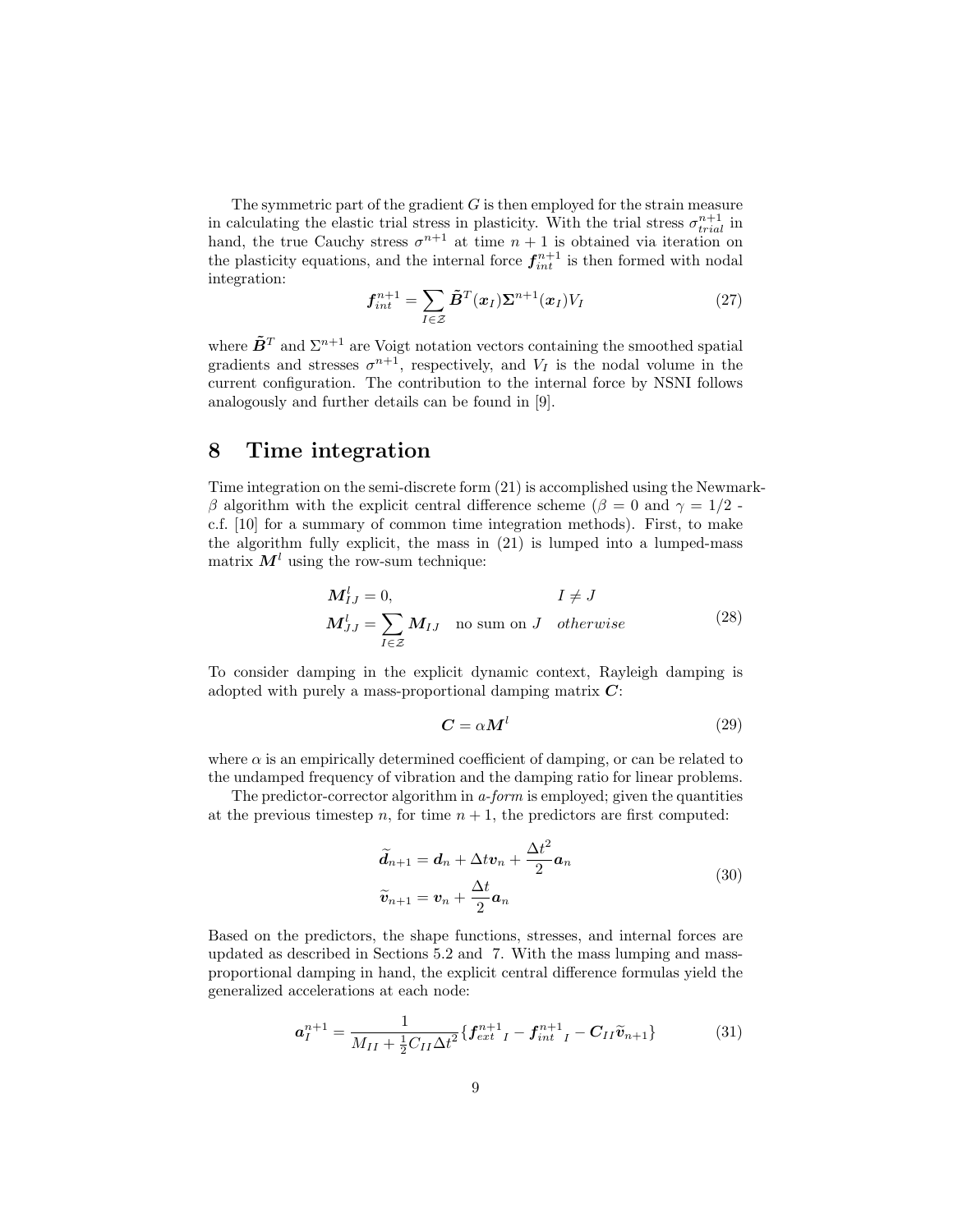where  $M_{II}$  and  $C_{II}$  are the the scalar mass and damping coefficient associated with node  $I$  from mass lumping  $(28)$  and damping equation  $(29)$ , respectively. The correctors are then calculated as

$$
d_{n+1} = d_{n+1}
$$
  

$$
v_{n+1} = \widetilde{v}_{n+1} + \frac{\Delta t}{2} a_{n+1}
$$
 (32)

which begins the process again with  $n \leftarrow n + 1$  in (31)-(32) for the next time step via the predictors (30).

Acknowledgements We greatly acknowledge the support of this work by the L. Robert and Mary L. Kimball Early Career Professorship.

# References

- [1] Klaus-Jürgen Bathe. Finite element procedures. Klaus-Jurgen Bathe, 2006.
- [2] Ted Belytschko, Wing Kam Liu, Brian Moran, and Khalil Elkhodary. Nonlinear finite elements for continua and structures. John wiley & sons, 2014.
- [3] J. S. Chen, Michael Hillman, and Sheng Wei Chi. Meshfree Methods: Progress Made after 20 Years. Journal of Engineering Mechanics, 2016.
- [4] Jiun-Shyan Chen, Michael Hillman, and Marcus Rüter. An arbitrary order variationally consistent integration for galerkin meshfree methods. International Journal for Numerical Methods in Engineering, 95(5):387–418, 2013.
- [5] Jiun Shyan Chen, Chunhui Pan, Cheng-Tang Wu, and Wing Kam Liu. Reproducing Kernel Particle Methods for large deformation analysis of nonlinear structures. Computer Methods in Applied Mechanics and Engineer $inq$ ,  $139(1-4):195-227$ ,  $1996$ .
- [6] Jiun-Shyan Chen and Hui-Ping Wang. New boundary condition treatments in meshfree computation of contact problems. Computer methods in applied mechanics and engineering, 187(3-4):441–468, 2000.
- [7] Jiun-Shyan Chen, Cheng-Tang Wu, Sangpil Yoon, and Yang You. A stabilized conforming nodal integration for galerkin mesh-free methods. International journal for numerical methods in engineering, 50(2):435–466, 2001.
- [8] Pai Chen Guan, Jiun Shyan Chen, Y. Wu, H. Teng, J. Gaidos, K. Hofstetter, and M. Alsaleh. Semi-Lagrangian reproducing kernel formulation and application to modeling earth moving operations. Mechanics of Materials, 41(6):670–683, 2009.